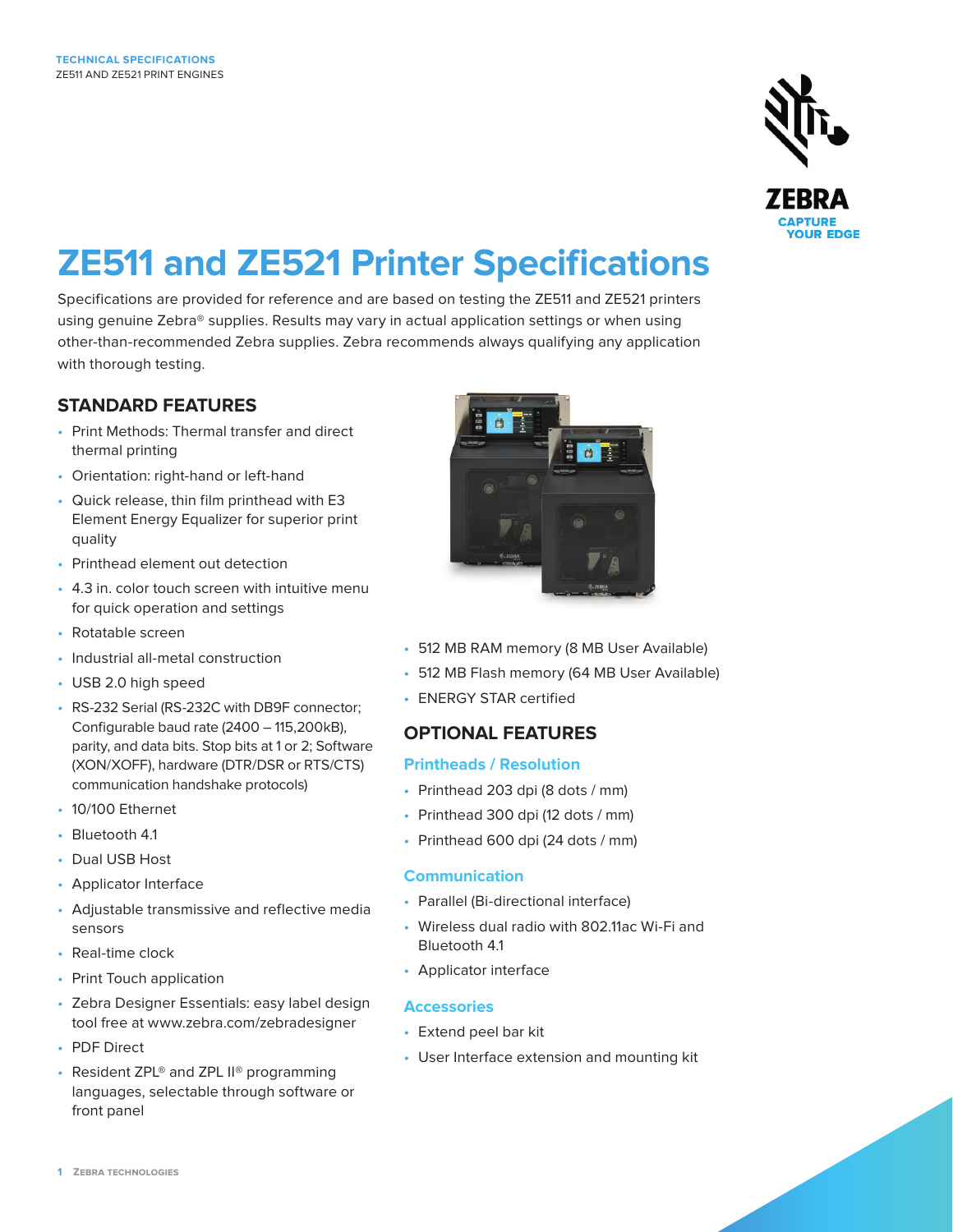#### **Fonts**

• Asian and other international scalable and smooth bitmapped fonts

#### **RFID**

- UHF field-installable RFID kit for 4 in. or 6 in. print widths
- Supports tags compatible with UHF EPC Gen 2 V2, ISO/IEC 18000-63 and RAIN RFID protocols
- Prints and encodes tags with a minimum pitch of 0.6 in./16 mm
- Adaptive Encoding Technology simplifies RFID setup and eliminates complex RFID placement guidelines
- RFID job monitoring tools track RFID performance
- Globally certified in more than 70 countries for RFID to support multinational deployments
- RFID log records all RFID data with timestamps, ensuring complete traceability
- RFID ZPL commands provide compatibility with existing Zebra RFID printers
- Support for industry standard multi-vendor chip-based serialization (MCS)
- Integrated Zebra RE40 RFID Reader/Encoder

# **PRINTER SPECIFICATIONS — ZE511**

| <b>Parameter</b>                                                                | <b>203 dpi</b><br>(8 dots/mm)                                                        | <b>300 dpi</b><br>$(12$ dots/mm)                                                      | <b>600 dpi</b><br>$(12$ dots/mm)                                                     |  |
|---------------------------------------------------------------------------------|--------------------------------------------------------------------------------------|---------------------------------------------------------------------------------------|--------------------------------------------------------------------------------------|--|
| Dot Size<br>$(W \times L)$ :                                                    | 0.0049 in. $\times$<br>0.0052 in.<br>$(0.125$ mm $\times$<br>$0.132$ mm)             | 0.0033 in. $\times$<br>$0.0043$ in.<br>$(0.084$ mm $\times$<br>$0.110$ mm)            | 0.0016 in. $\times$<br>0.0027 in.<br>$(0.042$ mm $\times$<br>$0.070$ mm)             |  |
| <b>Maximum</b><br><b>Continuous</b><br><b>Media Print</b><br>Length $*$         | 150 in.<br>$(3801 \, \text{mm})$                                                     | 100 in.<br>$(2540$ mm)                                                                | 50 in.                                                                               |  |
| <b>Maximum</b><br>Non-<br><b>Continuous</b><br><b>Media Print</b><br>Length $*$ | 39 in<br>39 in. (990mm)<br>$(991 \, \text{mm})$                                      |                                                                                       | 32 in.                                                                               |  |
| <b>Maximum</b><br><b>Print Width</b>                                            | 4.1 in.<br>$(104 \, \text{mm})$                                                      | 4.1 in.<br>$(104 \, \text{mm})$                                                       | 4.1 in.<br>$(104 \, \text{mm})$                                                      |  |
| Programmable<br><b>Print Speeds</b>                                             | 2.0 in. (50.8<br>mm) through<br>18 in. (457 mm)<br>per second in 1<br>in. increments | 2.0 in. (50.8)<br>mm) through<br>14 in. (356 mm)<br>per second in 1<br>in. increments | 2.0 in. (50.8)<br>mm) through 6<br>in. (152 mm) per<br>second in 1 in.<br>increments |  |

- First dot location measured from media edge 0.093 in. ±0.035 in. (2.4 mm ±0.89 mm)
- Distance from mounting side of mainframe to media edge: 0.914 in. (23.2 mm)
- Media registration tolerance: \*\*
	- Vertical =  $< \pm 0.040$  in. ( $\pm 1.0$  mm)
	- On concurrent labels in. "Applicator" mode
	- Horizontal =  $< \pm 0.040$  in. ( $\pm 1.0$  mm)

\*Maximum label lengths are affected by option selections and firmware overhead.

\*\* Media registration and minimum label length are affected by media type and width, ribbon type, and print speed. Performance improves as these factors are optimized. Zebra recommends always qualifying any application with thorough testing.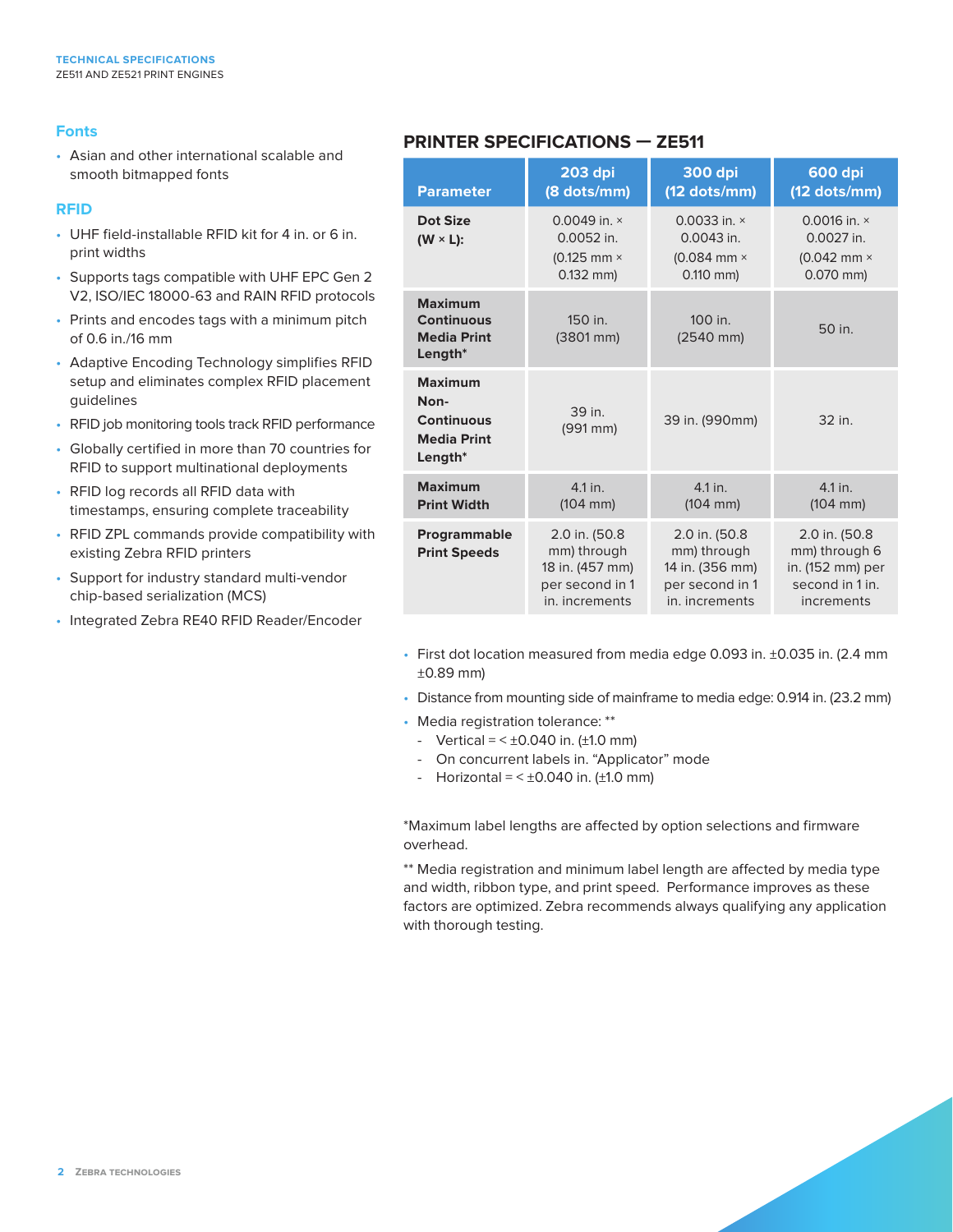# **PRINTER SPECIFICATIONS — ZE521**

| <b>Parameter</b>                                                        | <b>203 dpi</b><br>(8 dots/mm)                                                     | <b>300 dpi</b><br>$(12$ dots/mm)                                                  |
|-------------------------------------------------------------------------|-----------------------------------------------------------------------------------|-----------------------------------------------------------------------------------|
| Dot Size<br>$(W \times L)$ :                                            | 0.0049 in. $\times$ 0.0052 in.<br>$(0.125 \text{ mm} \times 0.132 \text{ mm})$    | 0.0033 in. $\times$ 0.0043 in.<br>$(0.084 \text{ mm} \times 0.110 \text{ mm})$    |
| <b>Maximum</b><br><b>Continuous</b><br><b>Media Print</b><br>Length $*$ | 150 in. (3801 mm)                                                                 | 100 in. (2540 mm)                                                                 |
| <b>Maximum Non-</b><br><b>Continuous Media</b><br>Print Length*         | 39 in. (990 mm)                                                                   | 39 in. (990 mm)                                                                   |
| <b>Maximum Print</b><br>Width                                           | 6.6 in. (168 mm)                                                                  | 6.6 in. (168 mm)                                                                  |
| <b>Programmable</b><br><b>Print Speeds</b>                              | 2.0 in. (50.8 mm)<br>through 14 in. (356 mm)<br>per second in 1 in.<br>increments | 2.0 in. (50.8 mm)<br>through 12 in. (305 mm)<br>per second in 1 in.<br>increments |

- First dot location measured from media edge 0.093 in. ±0.035 in. (2.4 mm ±0.89 mm)
- Distance from mounting side of mainframe to media edge: 0.914 in. (23.2 mm)
- Media registration tolerance: \*\*
- Vertical =  $< \pm 0.040$  in. ( $\pm 1.0$  mm)
- On concurrent labels in "Applicator" mode
- Horizontal =  $< \pm 0.040$  in. ( $\pm 1.0$  mm)

\*Maximum label lengths are affected by option selections and firmware overhead.

\*\* Media registration and minimum label length are affected by media type and width, ribbon type, and print speed. Performance improves as these factors are optimized. Zebra recommends always qualifying any application with thorough testing.

# **MEDIA SPECIFICATIONS – ZE511 AND ZE521**

- Media type: continuous, die-cut, or black mark
- Media Unwind Force:
	- In Peel Mode (with liner drawn by the peel roller): Applicator media supply steady state tension must be uniform and not exceed 2.0 lbs. Start/Stop tension transients must not exceed 4.0 lbs.
	- In Tear Mode (media feed without peeling): Media tension must not exceed 350g (.75 lb)
- Media Rewind Force
	- In Peel Mode (with liner drawn by the peel roller): Applicator media take-up pull tension must be uniform between 1 – 4 lbs.
- Transmissive (gap) sensing standards:
	- Inter label gap:  $0.08$  in.  $-0.16$  in.  $(2 4$  mm, preferably 3 mm)
	- Sensing notch:  $0.25$  in. W (6 mm)  $\times$  0.12 in. L (3 mm)
	- Sensing hole: 0.125 in. (3 mm) diameter
- Reflective (black mark) sensing standards:
	- Black mark length (parallel to inside media edge): 0.12 in. – 0.43 in. (3 – 11 mm)
	- Black mark width (perpendicular to inside media edge): 0.43 in. (> 11 mm)
	- Black mark location: within 0.040 in. (1 mm) of inside media edge
	- Black mark density: > 1.0 Optical Density Units (ODU)
	- Maximum media density: 0.5 ODU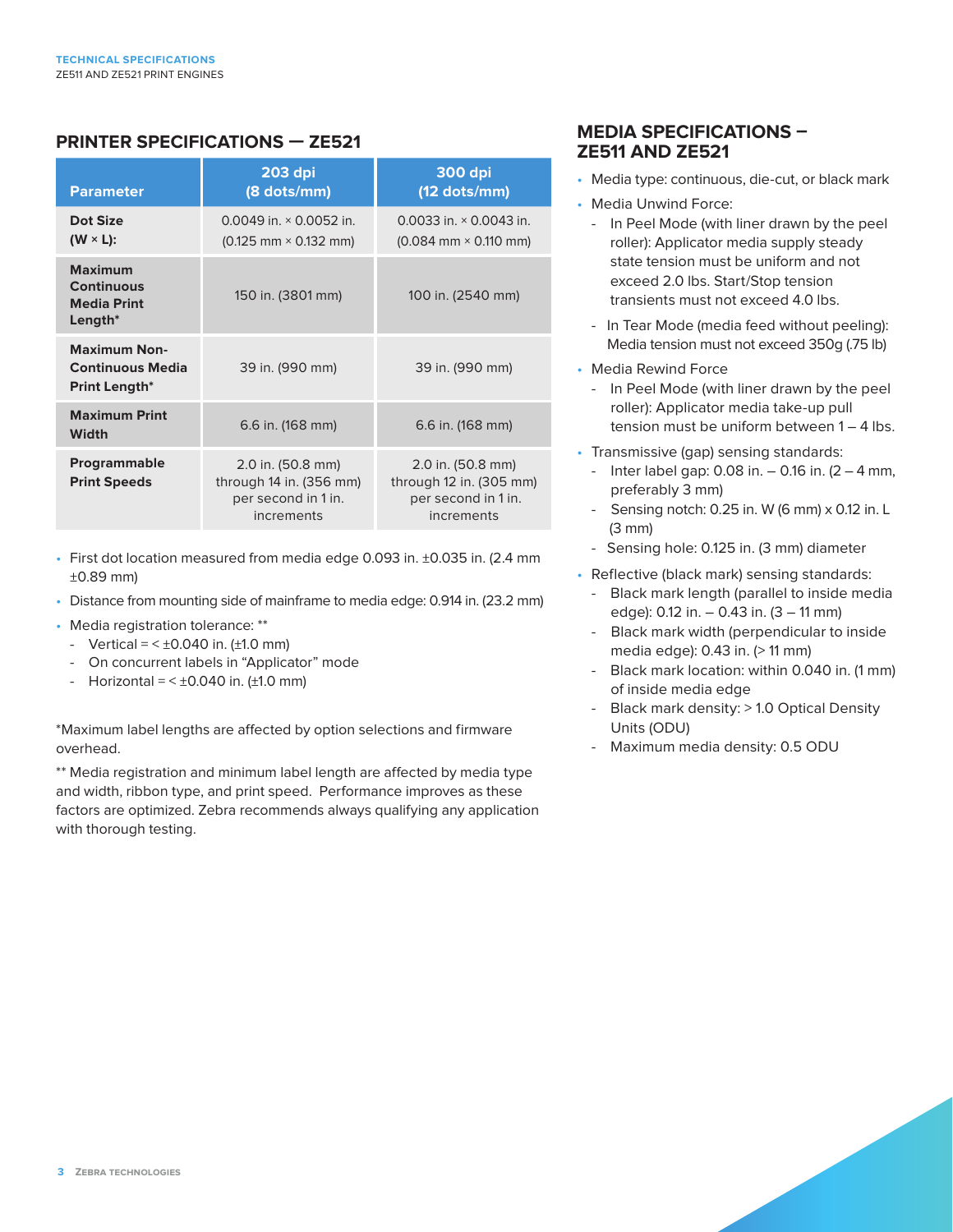#### **Media Specifications – ZE511**

- Media width (label and liner): 0.625 in. (16 mm) to 4.5 in. (114 mm)
- Minimum label length:
- Applicator mode, backfeed on: 0.50 in. (12.7 mm)
- Applicator mode, backfeed off: 0.25 in. (6.4 mm)
- Stream mode: 0.25 in. (6.4 mm)
- Rewind mode: 0.25 in. (6.4 mm) "loose loop"
- Tear-off mode, backfeed on: 0.50 in. (12.7 mm)
- Tear-off mode, backfeed off: 0.25 in. (6.4 mm)
- Media thickness (label and liner): 0.0053" (0.135 mm) to 0.010 in. (0.254 mm)
- Media thickness (label and liner): 0.0053 in. (0.135 mm) to 0.010 in. (0.254 mm)

#### **Media Specifications – ZE521**

- Media width (label and liner): 3.0 in. (76 mm) to 7.1 in. (180 mm)
- Minimum label length:
- Applicator mode, backfeed on: 3.0 in. (76.2 mm)
- Applicator mode, backfeed off: 1.0 in. (25.4 mm)
- Rewind mode: 1.0 in. (25.4 mm) "loose loop"
- Tear-off mode, backfeed on: 3.0 in. (76.2 mm)
- Tear-off mode, backfeed off: 1.0 in. (25.4 mm)
- Media thickness (label and liner): 0.003 in. (0.076 mm) to 0.012 in. (0.305 mm)

## **RIBBON SPECIFICATIONS – ZE511 AND ZE521**

- Maximum Length: 1970 ft. (600 m)
- Maximum ribbon roll size: 4.0 in. (101.6 mm) O.D on a 1.0 in. (25.4 mm) I.D. core
- Ribbon wound coated-side out

#### **Ribbon Specifications – ZE511**

• Ribbon width: 1.0 in. (25 mm) to 4.2 in. (107 mm)

#### **Ribbon Specifications – ZE521**

• Ribbon width: 3.0 in. (76 mm) to 7.1 in. (180 mm)

## **PROGRAMMING LANGUAGE**

ZPL and ZPL II — Universal language for Zebra printers. Simplifies label formatting and enables format compatibility with existing systems that run Zebra printers.

- 16 resident expandable ZPL II bitmap and two resident scalable ZPL fonts
- Unicode for multi-language printing
- Connect and control Zebra barcode printers via the printer's Web interface using a common Web browser
- Network connected printers provide alerts via any email-enabled, wired, or wireless device to minimize downtime
- Communicates in printable ASCII characters
- Downloadable objects include graphics, scalable and bitmap fonts, label templates and formats
- Adjustable print cache
- Data compression
- Automatic memory allocation for format while printing
- Automatic serialization of fields
- Format inversion (white on black)
- Mirror-image printing
- Four-position field rotation (0º, 90º, 180º, 270º)
- Slew command
- Programmable label quantities with print, pause, cut control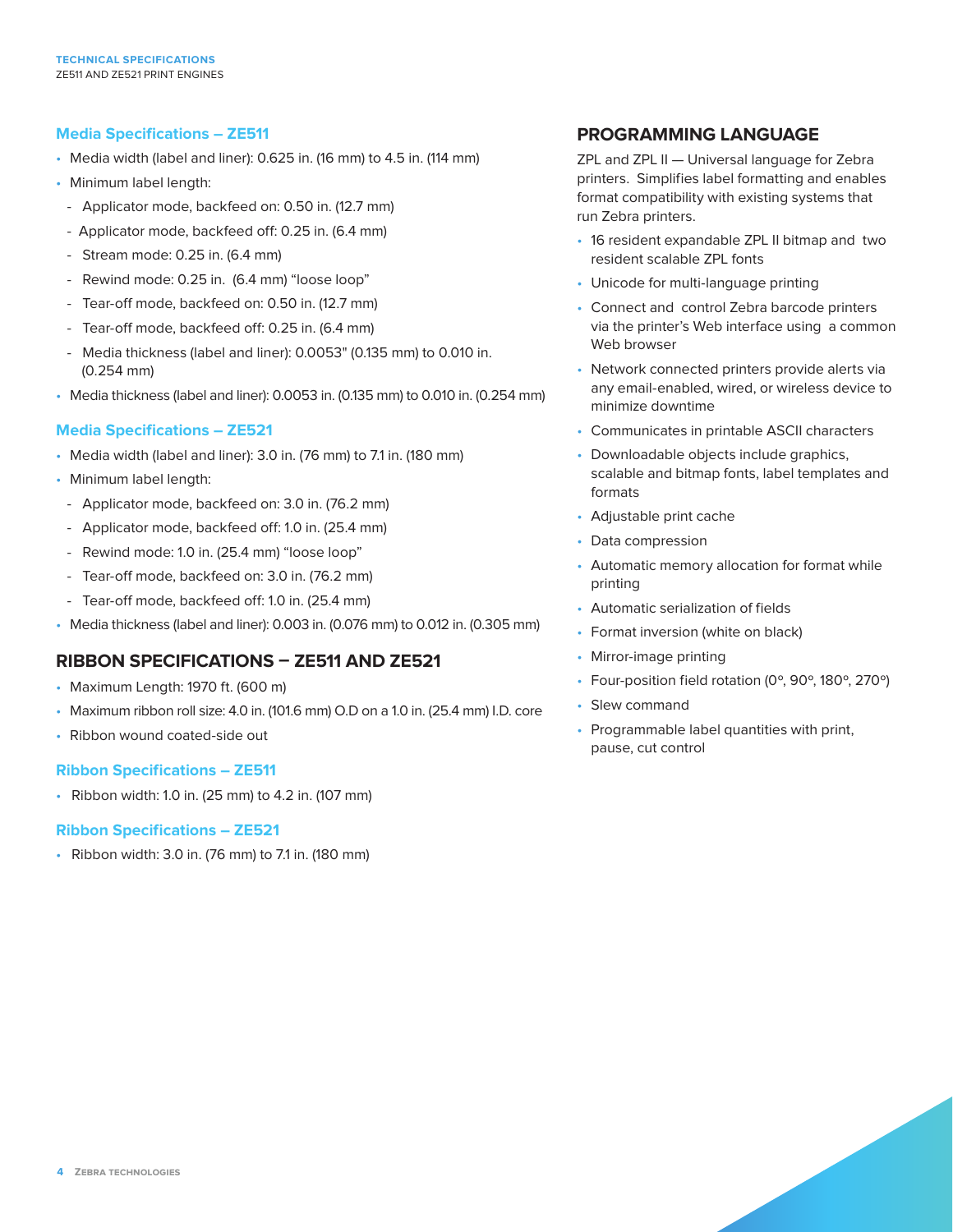#### **ZPL Barcode Symbologies and Specification**

- Barcode modulus "X" dimension:
	- Picket fence (non-rotated) orientation:
		- 203 dpi = 4.9 mil to 49 mil
		- 300 dpi = 3.3 mil to 33 mil
	- Ladder (rotated) orientation:
		- 203 dpi = 4.9 mil to 49 mil
		- 300 dpi = 3.9 mil to 39 mil
- Barcode Ratios 2:1, 7:3, 5:2 and 3:1
- Linear Barcodes: Code 11, Code 39, Code 93, Code 128 with subsets A / B / C and UCC Case Codes, ISBT-128, UPC-A, UPC-E, EAN-8, EAN-13, UPC and EAN 2- or 5-digit extensions, Plessey, PostnetStandard 2-of-5, Industrial 2-of-5, Interleaved 2-of-5, Logmars, MSICodabar and Planet Code
- 2D Barcodes: Codablock, PDF417, Code 49, Data Matrix, MaxiCode, QR Code, TLC 39, MicroPDF, RSS-14 (and composite), Aztec

## **ZPL Font Specifications**

- Fonts A, B, C, D, E, F, G, H and GS are expandable up to 10 times, height and width independently. However, fonts E and H (OCR-A and OCR-B) are not considered "in-spec" when expanded.
- The scalable smooth font 0 (CG Triumvirate™ Bold Condensed\*) is expandable on a dotby-dot basis, height and width independent, while maintaining smooth edges. Maximum character size depends on available memory.
- IBM Code Page 850 international character sets are available in the fonts A, B, C, D, E, F, G and 0 through software control
- Code Page 1250, 1252, 1253, 1254, 1255 Support with font 0

\* Contains UFST® from Agfa Monotype Corporation

| Font         | Matrix $H \times W$     | <b>Matrix Inter-</b><br><b>Character Gap</b> | Type <sup>+</sup> | $H \times W$<br>(in.) | <b>Characters Per</b><br>(in.) | $H \times W$<br>(mm) | <b>Characters Per</b><br>(mm) |  |
|--------------|-------------------------|----------------------------------------------|-------------------|-----------------------|--------------------------------|----------------------|-------------------------------|--|
| A            | $9 \times 5$            | $\mathbf{1}$                                 | $U-L-D$           | $.044 \times .029$    | 33.90                          | $1.13 \times 0.75$   | 1.33                          |  |
| $\, {\bf B}$ | $11 \times 7$           | 2                                            | $\cup$            | $.054 \times .044$    | 22.60                          | $1.38 \times 1.13$   | 0.89                          |  |
| C, D         | $18 \times 10$          | 2                                            | $U-L-D$           | $.088 \times .059$    | 16.95                          | $2.25 \times 1.50$   | 0.67                          |  |
| Е            | $41 \times 20$          | 6                                            | OCR-B             | $.138 \times .098$    | 10.17                          | $3.50 \times 2.50$   | 0.40                          |  |
| F.           | $26 \times 13$          | 3                                            | $U-L-D$           | $.128 \times .079$    | 12.71                          | $3.25 \times 2.00$   | 0.50                          |  |
| G            | $60 \times 40$          | 8                                            | $U-L-D$           | $.295 \times .236$    | 4.24                           | $7.50 \times 6.00$   | 0.17                          |  |
| н            | $30 \times 19$          | 9                                            | OCR-A             | $.103 \times .093$    | 10.71                          | $2.63 \times 2.38$   | 0.42                          |  |
| <b>GS</b>    | $24 \times 24$          | $\mathbf{O}$                                 | <b>SYMBOL</b>     | $.118 \times .118$    | 8.48                           | $3.00 \times 3.00$   | 0.33                          |  |
| P            | $20 \times 18$          | N/A                                          | $U-L-D$           | $.098 \times .089$    | N/A                            | $2.49 \times 2.26$   | N/A                           |  |
| Q            | $28 \times 24$          | N/A                                          | $U-L-D$           | $.138 \times .118$    | N/A                            | $3.51 \times 2.99$   | N/A                           |  |
| $\mathsf{R}$ | $35 \times 31$          | N/A                                          | $U-L-D$           | $.172 \times .153$    | N/A                            | $4.37 \times 3.89$   | N/A                           |  |
| $\mathbf{s}$ | $40 \times 35$          | N/A                                          | $U-L-D$           | $.197 \times .172$    | N/A                            | $5.00 \times 4.37$   | N/A                           |  |
| T.           | $48 \times 42$          | N/A                                          | $U-L-D$           | $.236 \times .207$    | N/A                            | $5.99 \times 5.26$   | N/A                           |  |
| U            | $59 \times 53$          | N/A                                          | $U-L-D$           | $.290 \times .261$    | N/A                            | $7.37 \times 6.63$   | N/A                           |  |
| $\mathsf{V}$ | $80 \times 71$          | N/A                                          | $U-L-D$           | $.394 \times .349$    | N/A                            | $10.0 \times 8.86$   | N/A                           |  |
| Ø            | Default: $15 \times 12$ |                                              | $U-L-D$           | Scalable              |                                |                      |                               |  |

## **Font Matrices: 203 DPI (8 Dots / mm) Printheads**

†U—Uppercase L—Lowercase D—Descenders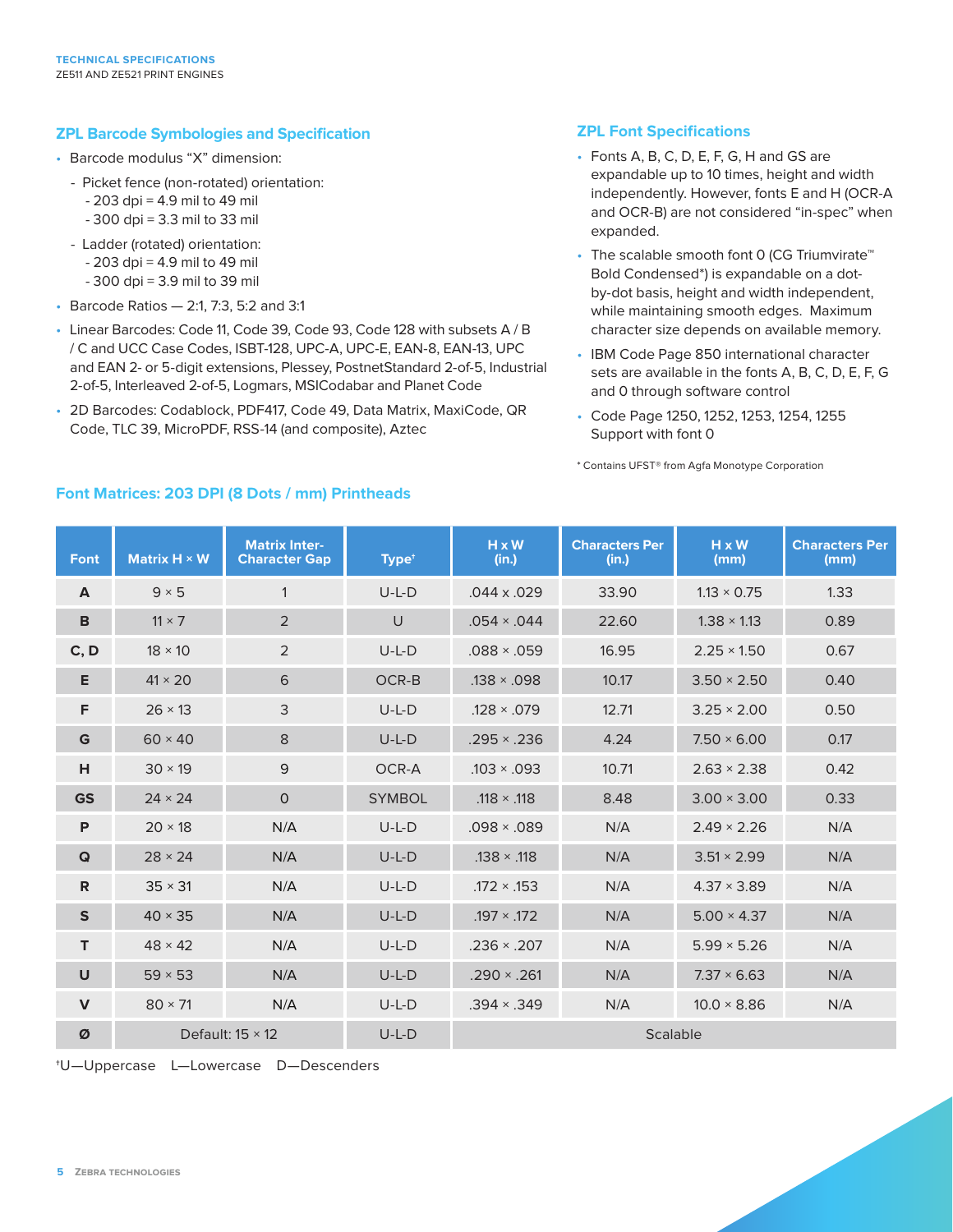# **Font Matrices: 300 DPI (12 Dots / mm) Printheads**

| <b>Font</b>  | Matrix $H \times W$     | <b>Matrix Inter-</b><br><b>Character Gap</b> | Type <sup>+</sup> | $H \times W$<br>(in.) | <b>Characters Per</b><br>(in.) | H x W<br>(mm)      | <b>Characters Per</b><br>(mm) |
|--------------|-------------------------|----------------------------------------------|-------------------|-----------------------|--------------------------------|--------------------|-------------------------------|
| $\mathbf{A}$ | $9 \times 5$            | $\mathbf{1}$                                 | $U-L-D$           | $.030 \times .020$    | 50.00                          | $0.76 \times 0.51$ | 1.97                          |
| B            | $11 \times 7$           | $\overline{2}$                               | $\cup$            | $.037 \times .030$    | 33.33                          | $0.93 \times 0.76$ | 1.31                          |
| C, D         | $18 \times 10$          | 2                                            | $U-L-D$           | $.060 \times .040$    | 25.00                          | $1.53 \times 1.02$ | 0.98                          |
| E            | $41 \times 20$          | 6                                            | OCR-B             | $.137 \times .087$    | 11.54                          | $3.47 \times 2.20$ | 0.45                          |
| F            | $26 \times 13$          | 3                                            | $U-L-D$           | $.087 \times .053$    | 18.75                          | $2.20 \times 1.36$ | 0.74                          |
| G            | $60 \times 40$          | 8                                            | $U-L-D$           | $.200 \times .160$    | 6.25                           | $5.08 \times 4.07$ | 0.25                          |
| н            | $30 \times 19$          | 9                                            | OCR-A             | $.100 \times .093$    | 10.71                          | $2.54 \times 2.37$ | 0.42                          |
| <b>GS</b>    | $24 \times 24$          | $\mathsf{O}$                                 | <b>SYMBOL</b>     | $.080 \times .080$    | 12.50                          | $2.03 \times 2.03$ | 0.49                          |
| P            | $20 \times 18$          | N/A                                          | $U-L-D$           | $.098 \times .089$    | N/A                            | $2.49 \times 2.26$ | N/A                           |
| $\mathbf Q$  | $28 \times 24$          | N/A                                          | $U-L-D$           | $.138 \times .118$    | N/A                            | $3.51 \times 2.99$ | N/A                           |
| $\mathsf{R}$ | $35 \times 31$          | N/A                                          | $U-L-D$           | $.172 \times .153$    | N/A                            | $4.37 \times 3.89$ | N/A                           |
| $\mathbf S$  | $40 \times 35$          | N/A                                          | $U-L-D$           | $.197 \times .172$    | N/A                            | $5.00 \times 4.37$ | N/A                           |
| T.           | $48 \times 42$          | N/A                                          | $U-L-D$           | $.236 \times .207$    | N/A                            | $5.99 \times 5.26$ | N/A                           |
| $\cup$       | $59 \times 53$          | N/A                                          | $U-L-D$           | $.290 \times .261$    | N/A                            | $7.37 \times 6.63$ | N/A                           |
| $\mathbf v$  | $80 \times 71$          | N/A                                          | $U-L-D$           | $.394 \times .349$    | N/A                            | $10.0 \times 8.86$ | N/A                           |
| Ø            | Default: $15 \times 12$ |                                              | $U-L-D$           | Scalable              |                                |                    |                               |

†U—Uppercase L—Lowercase D—Descenders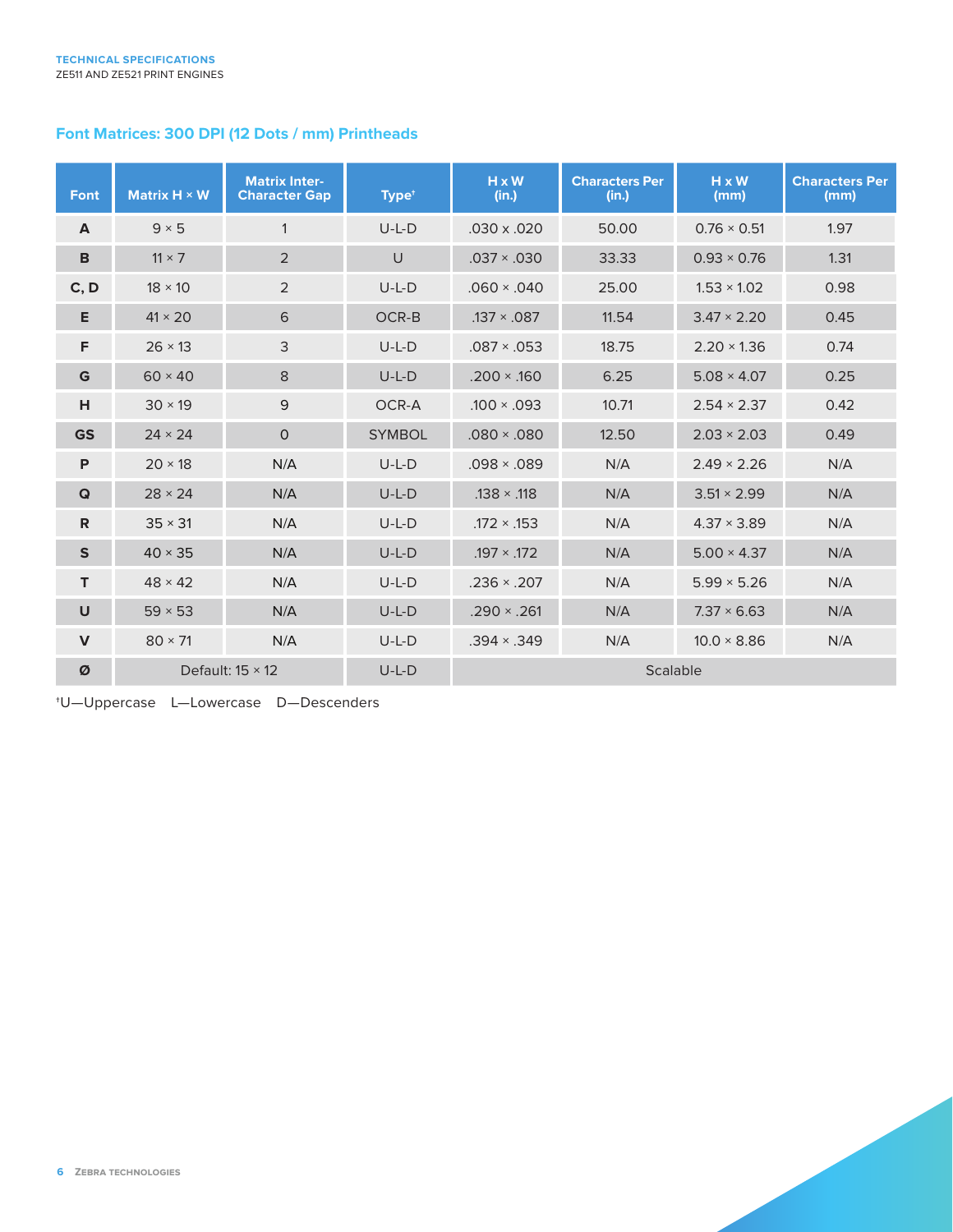# **Font Matrices: 600 DPI (24 dots / mm) Printheads**

| Font         | Matrix $H \times W$     | <b>Matrix Inter-</b><br><b>Character Gap</b> | Type <sup>+</sup> | $H \times W$<br>(in.) | <b>Characters Per</b><br>(in.) | H x W<br>(mm)      | <b>Characters Per</b><br>(mm) |
|--------------|-------------------------|----------------------------------------------|-------------------|-----------------------|--------------------------------|--------------------|-------------------------------|
| A            | $9 \times 5$            | $\mathbf{1}$                                 | $U-L-D$           | $.030 \times .020$    | 50.00                          | $0.76 \times 0.51$ | 1.97                          |
| B            | $11 \times 7$           | $\overline{2}$                               | $\cup$            | $.037 \times .030$    | 33.33                          | $0.93 \times 0.76$ | 1.31                          |
| C, D         | $18 \times 10$          | 2                                            | $U-L-D$           | $.060 \times .040$    | 25.00                          | $1.53 \times 1.02$ | 0.98                          |
| E            | $41 \times 20$          | 6                                            | OCR-B             | $.137 \times .087$    | 11.54                          | $3.47 \times 2.20$ | 0.45                          |
| F            | $26 \times 13$          | 3                                            | $U-L-D$           | $.087 \times .053$    | 18.75                          | $2.20 \times 1.36$ | 0.74                          |
| G            | $60 \times 40$          | 8                                            | $U-L-D$           | $.200 \times .160$    | 6.25                           | $5.08 \times 4.07$ | 0.25                          |
| н            | $30 \times 19$          | 9                                            | OCR-A             | $.100 \times .093$    | 10.71                          | $2.54 \times 2.37$ | 0.42                          |
| <b>GS</b>    | $24 \times 24$          | $\mathsf{O}$                                 | <b>SYMBOL</b>     | $.080 \times .080$    | 12.50                          | $2.03 \times 2.03$ | 0.49                          |
| P            | $20 \times 18$          | N/A                                          | $U-L-D$           | $.098 \times .089$    | N/A                            | $2.49 \times 2.26$ | N/A                           |
| Q            | $28 \times 24$          | N/A                                          | $U-L-D$           | $.138 \times .118$    | N/A                            | $3.51 \times 2.99$ | N/A                           |
| $\mathsf{R}$ | $35 \times 31$          | N/A                                          | $U-L-D$           | $.172 \times .153$    | N/A                            | $4.37 \times 3.89$ | N/A                           |
| $\mathsf{s}$ | $40 \times 35$          | N/A                                          | $U-L-D$           | $.197 \times .172$    | N/A                            | $5.00 \times 4.37$ | N/A                           |
| T.           | $48 \times 42$          | N/A                                          | $U-L-D$           | $.236 \times .207$    | N/A                            | $5.99 \times 5.26$ | N/A                           |
| $\cup$       | $59 \times 53$          | N/A                                          | $U-L-D$           | $.290 \times .261$    | N/A                            | $7.37 \times 6.63$ | N/A                           |
| $\mathbf v$  | $80 \times 71$          | N/A                                          | $U-L-D$           | $.394 \times .349$    | N/A                            | $10.0 \times 8.86$ | N/A                           |
| Ø            | Default: $15 \times 12$ |                                              | $U-L-D$           | Scalable              |                                |                    |                               |

†U—Uppercase L—Lowercase D—Descenders